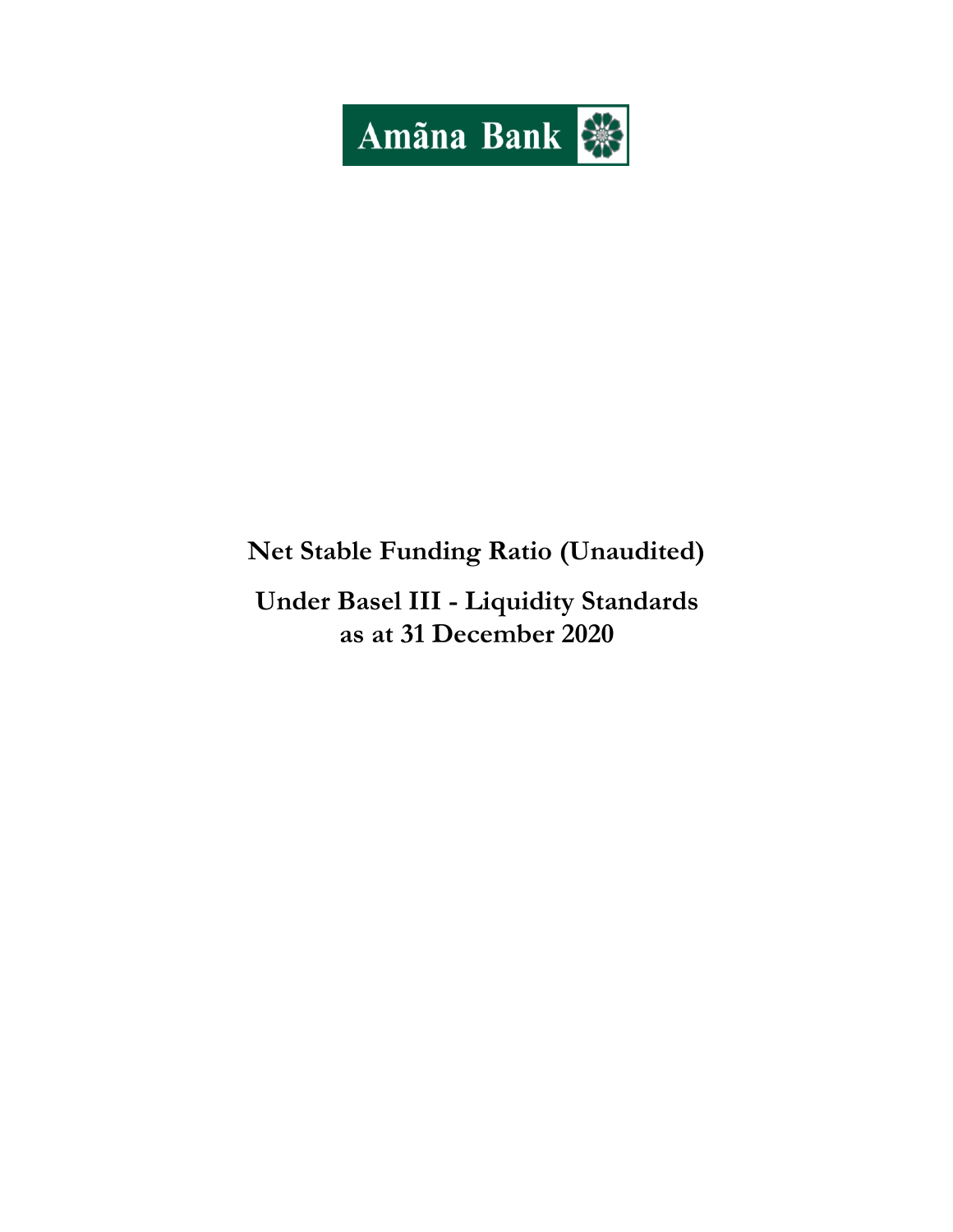

### **1. Calculation of NSFR**

| Code         | Item                                              | <b>Weighted Amount</b><br>as at<br>31st December 2020 | <b>Weighted Amount</b><br>as at<br>30th September 2020 |
|--------------|---------------------------------------------------|-------------------------------------------------------|--------------------------------------------------------|
| 32.1.1.0.0.0 | Total Available Stable Funding                    | 84,033,321                                            | 80,943,716                                             |
| 32.1.2.0.0.0 | Required Stable Funding - On Balance Sheet Assets | 40,582,182                                            | 43,737,758                                             |
| 32.1.3.0.0.0 | Required Stable Funding - Off Balance Sheet Items | 839,839                                               | 843,964                                                |
| 32.1.4.0.0.0 | Total Required Stable Funding                     | 41,422,021                                            | 44,581,723                                             |
| 32.1.5.0.0.0 | NSFR (Minimum Requirement 90%)                    | 203%                                                  | 182%                                                   |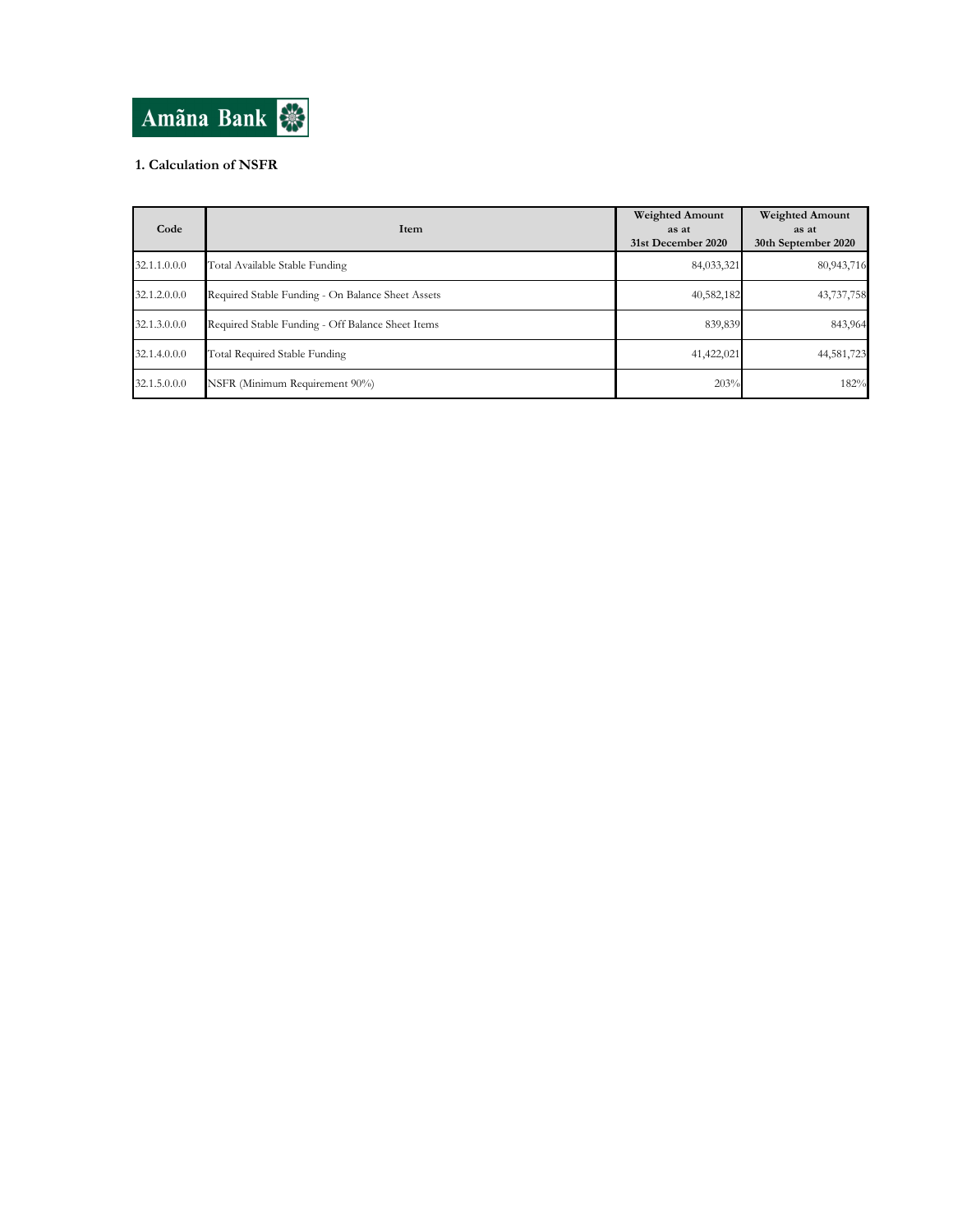

#### **2. Total Available Stable Funding**

| Code         | Item                                                                                                                                                                                              | <b>Unweighted Amount</b><br>as at<br>31st December 2020 | <b>ASF</b><br>Factor | <b>Weighted Amount</b><br>as at<br>31st December 2020 |
|--------------|---------------------------------------------------------------------------------------------------------------------------------------------------------------------------------------------------|---------------------------------------------------------|----------------------|-------------------------------------------------------|
| 32.2.0.0.0.0 | <b>Total Available Stable Funding</b>                                                                                                                                                             | 95,408,313                                              | 0%                   | 84,033,321                                            |
| 32.2.1.0.0.0 | Liabilities and capital assigned a 100% ASF factor                                                                                                                                                | 11,044,941                                              | 100%                 | 15,266,316                                            |
| 32.2.1.1.0.0 | Total regulatory capital before capital deductions (excluding Tier 2 instruments with<br>residual maturity of less than one year)                                                                 | 11,044,941                                              | 100%                 | 11,044,941                                            |
| 32.2.1.2.0.0 | Any other capital instrument with effective residual maturity of one year or more                                                                                                                 |                                                         | 100%                 |                                                       |
| 32.2.1.3.0.0 | Secured and unsecured borrowings and liabilities with effective residual maturities of<br>one year or more                                                                                        |                                                         | 100%                 | 4,221,375                                             |
| 32.2.1.3.1.0 | Net deferred tax liabilities                                                                                                                                                                      | 213,618                                                 | 100%                 | 213,618                                               |
| 32.2.1.3.2.0 | Minority interest                                                                                                                                                                                 |                                                         | 100%                 |                                                       |
| 32.2.1.3.3.0 | Other liabilities                                                                                                                                                                                 | 4,007,757                                               | 100%                 | 4,007,757                                             |
| 32.2.2.0.0.0 | Liabilities assigned a 90% ASF factor                                                                                                                                                             | 73,603,631                                              | 90%                  | 66,243,268                                            |
| 32.2.2.1.0.0 | Non-maturity deposits and term deposits with residual maturity of less than one year<br>provided by retail customers and SME                                                                      | 73,603,631                                              | 90%                  | 66,243,268                                            |
| 32.2.3.0.0.0 | Liabilities assigned a 50% ASF factor                                                                                                                                                             | 5,047,475                                               | 50%                  | 2,523,738                                             |
| 32.2.3.1.0.0 | Funding with residual maturity of less than one year provided by non-financial<br>corporate customers                                                                                             | 246,510                                                 | 50%                  | 123,255                                               |
| 32.2.3.2.0.0 | Operational deposits                                                                                                                                                                              | 3,861,320                                               | 50%                  | 1,930,660                                             |
| 32.2.3.3.0.0 | Funding with residual maturity of less than one year from sovereigns, Public Sector<br>Entities (PSEs), and Multilateral Development Banks (MDBs)                                                 |                                                         | 50%                  |                                                       |
| 32.2.3.4.0.0 | Other funding with residual maturity between six months and less than one year not<br>included in the above categories, including funding provided by central banks and<br>financial institutions | 939,645                                                 | 50%                  | 469,823                                               |
| 32.2.3.4.1.0 | Net deferred tax liabilities                                                                                                                                                                      |                                                         | 50%                  |                                                       |
| 32.2.3.4.2.0 | Minority interest                                                                                                                                                                                 |                                                         | 50%                  |                                                       |
| 32.2.3.4.3.0 | Other liabilities                                                                                                                                                                                 | 939,645                                                 | 50%                  | 469,823                                               |
| 32.2.4.0.0.0 | Liabilities assigned a 0% ASF factor                                                                                                                                                              | 5,712,266                                               | $0\%$                |                                                       |
| 32.2.4.1.0.0 | An other nationales and equity not included in the above categories including other<br>funding with residual maturity of less than six months from central banks and financial                    | 339,231                                                 | $0\%$                |                                                       |
| 32.2.4.2.0.0 | Other liabilities without a stated maturity                                                                                                                                                       | 4,784,402                                               | $0\%$                |                                                       |
| 32.2.4.2.1.0 | Net deferred tax liabilities                                                                                                                                                                      |                                                         | $0\%$                |                                                       |
| 32.2.4.2.2.0 | Minority interest                                                                                                                                                                                 |                                                         | $0\%$                |                                                       |
| 32.2.4.2.3.0 | Other liabilities                                                                                                                                                                                 | 4,784,402                                               | $0\%$                |                                                       |
| 32.2.4.3.0.0 | NSFR derivative liabilities net of derivative assets (if NSFR derivative liabilities are<br>greater than NSFR derivative assets)                                                                  | 588,633                                                 | $0\%$                |                                                       |
| 32.2.4.4.0.0 | "Trade date" payables arising from purchases of financial instruments, foreign<br>currencies and commodities                                                                                      |                                                         | $0\%$                |                                                       |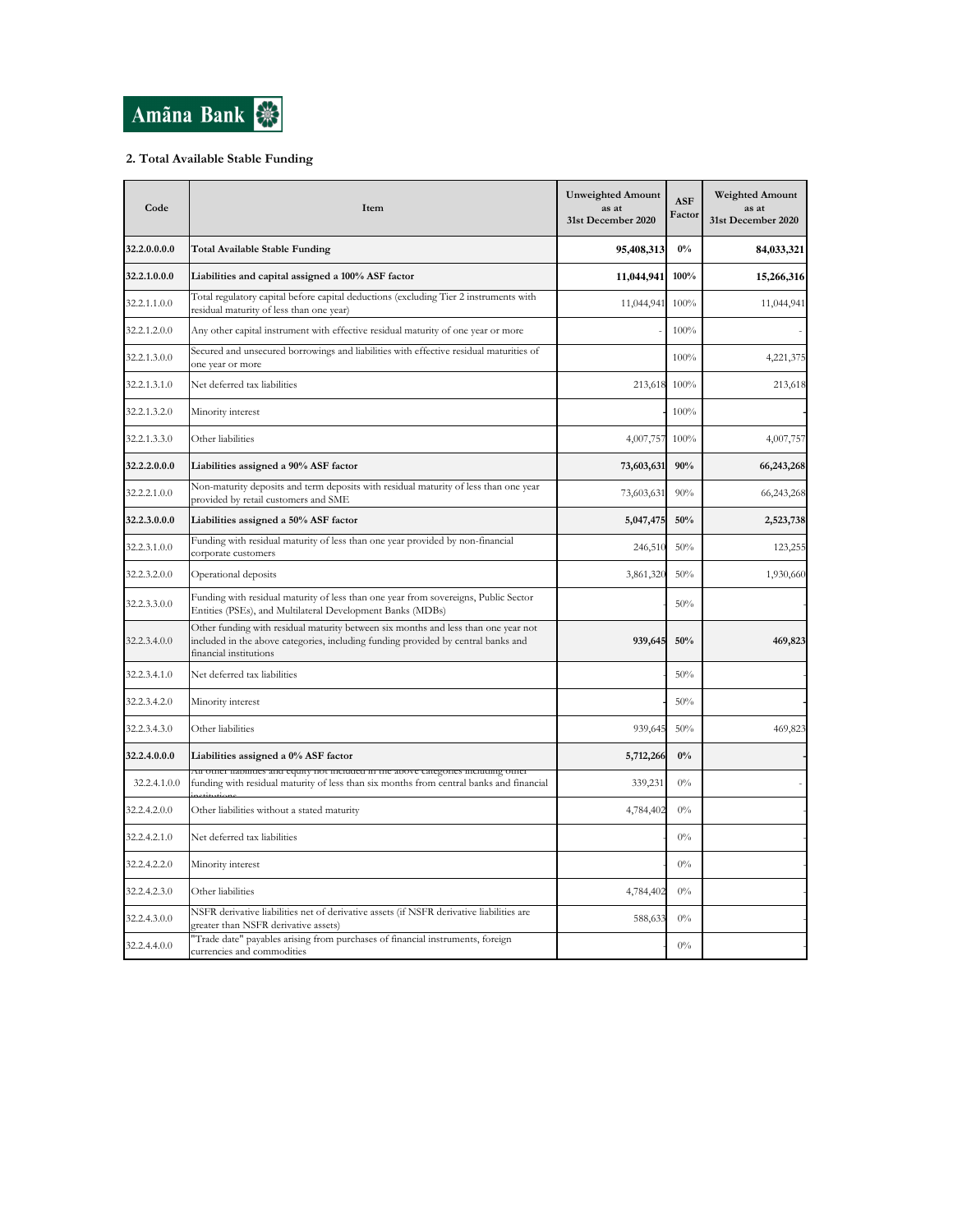

### **3. Required Stable Funding – On Balance Sheet Assets**

| Code                         | Item                                                                                                                                                                           | <b>Unweighted Amount</b><br>as at<br>31st December 2020 | <b>ASF</b><br>Factor | <b>Weighted Amount</b><br>as at<br>31st December 2020 |
|------------------------------|--------------------------------------------------------------------------------------------------------------------------------------------------------------------------------|---------------------------------------------------------|----------------------|-------------------------------------------------------|
| 32.3.0.0.0.0                 | Required Stable Funding - On Balance Sheet Assets                                                                                                                              | 70,155,273                                              |                      | 40,582,182                                            |
| 32.3.1.0.0.0                 | Assets assigned a 0% RSF factor                                                                                                                                                | 15,197,107                                              |                      |                                                       |
| 32.3.1.1.0.0                 | Cash in hand                                                                                                                                                                   | 3,786,636                                               | $0\%$                |                                                       |
| 32.3.1.2.0.0                 | Central bank reserves (Statutory Reserve Ratio (SRR) including excess SRR)                                                                                                     | 11,410,471                                              | $0\%$                |                                                       |
| 32.3.1.3.0.0                 | All claims on central banks with residual maturities of less than six months                                                                                                   |                                                         | $0\%$                |                                                       |
| 32.3.1.4.0.0                 | Trade date" receivables arising from sales of financial instruments, foreign currencies and commodities                                                                        |                                                         | $0\%$                |                                                       |
| 32.3.2.0.0.0                 | Assets assigned a 5% RSF factor                                                                                                                                                |                                                         | 5%                   |                                                       |
| 32.3.2.1.0.0                 | Unencumbered Level 1 assets                                                                                                                                                    |                                                         |                      |                                                       |
| 32.3.2.1.1.0                 | Qualifying marketable securities                                                                                                                                               |                                                         |                      |                                                       |
| 32.3.2.1.1.1                 | Issued by sovereigns                                                                                                                                                           |                                                         | $5\%$                |                                                       |
| 32.3.2.1.1.2                 | Guaranteed by sovereigns                                                                                                                                                       |                                                         | $5\%$                |                                                       |
| 32.3.2.1.1.3                 | Issued or guaranteed by central banks                                                                                                                                          |                                                         | $5\%$                |                                                       |
| 32.3.2.1.1.4                 | Issued or guaranteed by BIS, IMF, ECB and European Community or eligible MDBs                                                                                                  |                                                         | $5\%$                |                                                       |
| 32.3.2.2.0.0                 | 20% of derivative liabilities                                                                                                                                                  |                                                         | $5\%$                |                                                       |
| 32.3.3.0.0.0                 | Assets assigned a 10% RSF factor                                                                                                                                               |                                                         | 10%                  |                                                       |
| 32.3.3.1.0.0                 | Jnencumbered loans to financial institutions with residual maturities of less than six months                                                                                  |                                                         | 10%                  |                                                       |
| 32.3.4.0.0.0                 | Assets assigned a 15% RSF factor                                                                                                                                               |                                                         | 15%                  |                                                       |
| 32.3.4.1.0.0                 | Unencumbered Level 2A assets                                                                                                                                                   |                                                         |                      |                                                       |
| 32.3.4.1.1.0                 | Qualifying marketable securities                                                                                                                                               |                                                         |                      |                                                       |
| 32.3.4.1.1.1                 | Issued or guaranteed by sovereigns                                                                                                                                             |                                                         | 15%                  |                                                       |
| 32.3.4.1.1.2                 | Issued or guaranteed by central banks                                                                                                                                          |                                                         | 15%                  |                                                       |
| 32.3.4.1.1.3                 | Issued or guaranteed by PSEs                                                                                                                                                   |                                                         | $15\%$               |                                                       |
| 32.3.4.1.1.4                 | Issued or guaranteed by MDBs                                                                                                                                                   |                                                         | 15%                  |                                                       |
| 32.3.4.1.2.0                 | Qualifying non-financial corporate debt securities (including commercial paper and promissory notes) and<br>covered bonds                                                      |                                                         | 15%                  |                                                       |
| 32.3.4.1.3.0                 | Qualifying investments in gilt unit trust backed by Government of Sri Lanka (GOSL) securities                                                                                  |                                                         | 15%                  |                                                       |
| 32.3.4.2.0.0                 | All other unencumbered loans to financial institutions with residual maturities of less than six months                                                                        |                                                         | 15%                  |                                                       |
| 32.3.5.0.0.0                 | Assets assigned a 50% RSF factor                                                                                                                                               | 17,819,250                                              | 50%                  | 8,909,625                                             |
| 32.3.5.1.0.0                 | Unencumbered Level 2B assets                                                                                                                                                   | 55,921                                                  | 50%                  | 27,961                                                |
| 32.3.5.1.1.0                 | Qualifying non-financial corporate debt securities (including commercial paper and promissory notes)                                                                           |                                                         | 50%                  |                                                       |
| 32.3.5.1.2.0                 | Qualifying non-financial common equity shares                                                                                                                                  | 55,921                                                  | 50%                  | 27,961                                                |
| 32.3.5.1.3.0                 | Residential mortgage backed securities (RMBS) with a credit rating of at least AA                                                                                              |                                                         | 50%                  |                                                       |
| 32.3.5.2.0.0                 | HQLA encumbered for a period of six months or more and less than one year                                                                                                      | 17,763,329                                              | 50%                  | 8,881,665                                             |
| 32.3.5.3.0.0                 | Unencumbered loans to financial institutions and central banks with residual maturity between six months                                                                       |                                                         | 50%                  |                                                       |
|                              | and less than one vear                                                                                                                                                         |                                                         |                      |                                                       |
| 32.3.5.4.0.0<br>32.3.5.5.0.0 | Deposits held at other financial institutions for operational purposes<br>All other non HQLA not included in the above categories with residual maturity of less than one year | 17,763,329                                              | 50%<br>50%           | 8,881,665                                             |
| 32.3.6.0.0.0                 | Assets assigned a 65% RSF factor                                                                                                                                               | 3,012,457                                               | 65%                  | 1,958,097                                             |
| 32.3.6.1.0.0                 | Qualifying unencumbered residential mortgages with a residual maturity of one year or more                                                                                     | 3,012,457                                               | 65%                  | 1,958,097                                             |
| 32.3.6.2.0.0                 | Other qualifying unencumbered loans not included in the above categories, excluding loans to financial<br>astitutions, with a residual maturity of one year or more            |                                                         | 65%                  |                                                       |
| 32.3.7.0.0.0                 | Assets assigned a 85% RSF factor                                                                                                                                               | 29,413,324                                              | 85%                  | 25,001,325                                            |
| 32.3.7.1.0.0                 | Cash, securities or other assets posted as initial margin for derivative contracts                                                                                             |                                                         | 85%                  |                                                       |
| 32.3.7.2.0.0                 | Other unencumbered performing loans                                                                                                                                            | 29,413,324                                              | 85%                  | 25,001,325                                            |
| 32.3.7.3.0.0                 | Unencumbered securities that are not in default and do not qualify as HQLA                                                                                                     |                                                         | 85%                  |                                                       |
| 32.3.7.4.0.0                 | Physical traded commodities, including gold                                                                                                                                    |                                                         | 85%                  |                                                       |
| 32.3.8.0.0.0                 | Assets assigned a 100% RSF factor                                                                                                                                              | 4,713,135                                               | 100%                 | 4,713,135                                             |
| 32.3.8.1.0.0                 | All assets that are encumbered for a period of one year or more                                                                                                                |                                                         | 100%                 |                                                       |
| 32.3.8.2.0.0                 | NSFR derivative assets net of NSFR derivative liabilities if NSFR derivative assets are greater than NSFR<br>derivative liabilities                                            |                                                         | 100%                 |                                                       |
| 32.3.8.3.0.0                 | All other assets not included in above                                                                                                                                         | 4,713,135                                               | 100%                 | 4,713,135                                             |